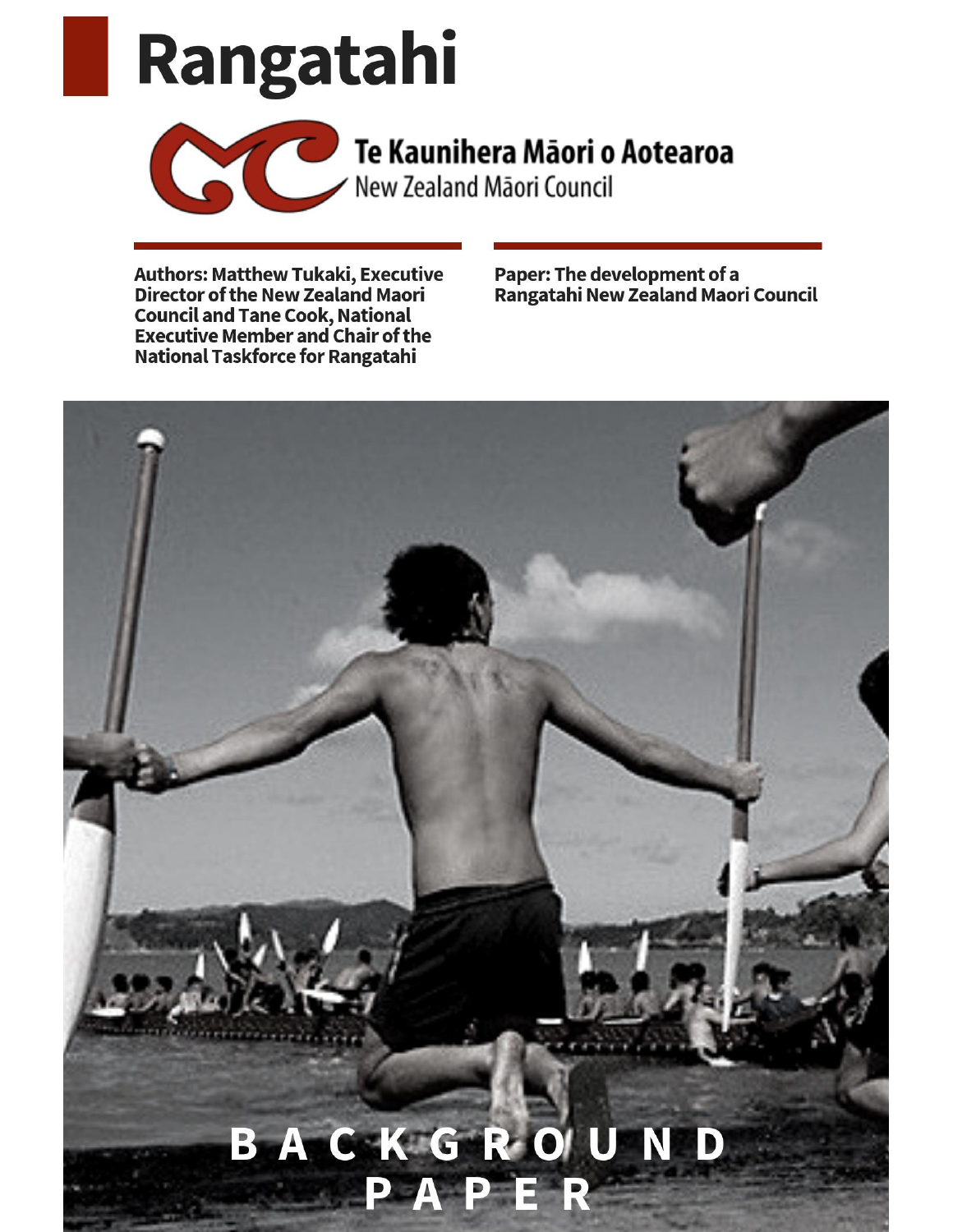### **New Zealand Maori Council Background Paper: The development of a Rangatahi New Zealand Maori Council**

**Authors: Matthew Tukaki, Executive Director of the New Zealand Maori Council and Tane Cook, National Executive Member and Chair of the National Taskforce for Rangatahi**

#### **Contents**

| This background paper falls within the bounds of the Maori Community Development Act 1962:  4 |  |
|-----------------------------------------------------------------------------------------------|--|

#### <span id="page-1-0"></span>**The Rangatahi New Zealand Maori Council background**

In 1968 the Sir Turi Carrol and other members of the New Zealand Maori Council developed and executed a concept around giving young people of the time a say in the organisations affairs. It was also an opportunity to develop our young people into positions of responsibility by giving them a say in the running of the organisation but also guidance and mentoring around governance and management, the development of an idea for change, when it comes to social policy, and how to go about advocating to bring about that change. For several years afterwards the Youth New Zealand Maori Council worked as a sub-division but was later integrated into the Maori Committee structures across the sixteen Districts of the Council. On of the key challenges of the time was the attraction of additional support and funding that we see the initiative resourced to be able to realize that full potential. Like many organisations such as the Maori Education Foundation the day to day work program continued but in other forms.

Today the New Zealand Maori Council faces the same challenges and opportunities when it comes to providing our young people with a voice not just in the affairs of Council but also the burgeoning world of Te Ao Maori – the Maori world in this new and dynamic century. Like Sir Turi Carrol and others the Council also needs to look at supporting our young people by giving them a say, opportunities to participate in discussions, develop ideas, nurture them to fruition and, at the same time, provide valuable experience around governance and management. In November of 2018, at the National Hui of the New Zealand Maori Council, rangatahi were invited not just to participate and observe, but also to speak to the very challenges and opportunities they themselves saw when it came to our people. The messages were clear; an increased voice, inclusion, to be taken seriously, to get "out of the way" and "we want a seat at the table."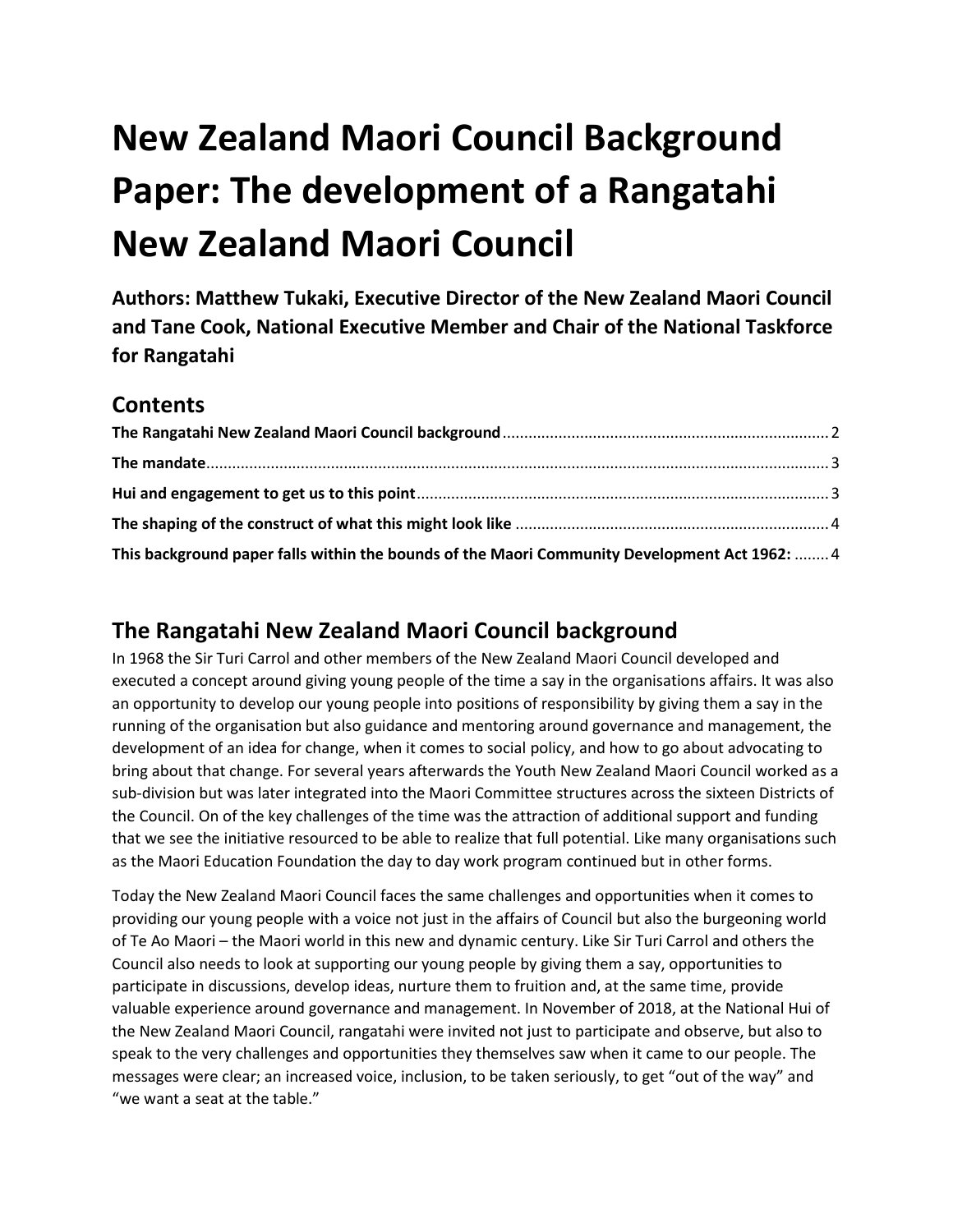The response of the National Hui wasn't just to give them a greater degree of inclusion it was also to begin the discussion about what their own voice might like look and how that could shape the overall direction of Councils narrative when it came to social, economic and environmental affairs. Our young people also came from a diverse range of backgrounds from university qualified or in study, to just out of school and heading into their first jobs through to those with a lived experience of the state care and correctios systems, mental health and more.

#### <span id="page-2-0"></span>**The mandate**

The New Zealand Maori Council resolved to follow the path of our Tipuna and seek to establish a Rangatahi New Zealand Maori Council. In doing so learning the lessons of our forebears and the challenges they encountered from funding and resourcing to how it might operate within the current Council and how the representative voice might be shaped. The first step was to support the nomination of a Rangatahi representative to the National Executive of the New Zealand Maori Council and create, for the first time, a national taskforce for rangatahi as a first step towards a Rangatahi New Zealand Maori Council. The mandate was set alongside an exploratory piece of work that would set the scene for this application for funding.

#### <span id="page-2-1"></span>**Hui and engagement to get us to this point**

From February to July the Council socialized an online conversation across social media platforms and using our maorieverywhere.com site. The objective was to validate the mandate provided to National Executive Member, Tane Cook (responsible for the Rangatahi portfolio), and to give consideration to the establishment of a Rangatahi New Zealand Maori Council. A series of questions were put:

- 1. Would you like to see the development of such an initiative
- 2. Would you join such an initiative
- 3. What do you see the primary function of such an initiative to be? (a list was provided made up of a voice for young people, input into social, economic and environmental policy, learn new skills such as governance and management etc.)

A sample of group of 1,000 were identified through our social media subscription list and maorieverywhere.com database. In total we received 693 responses from an age group ranging between 16 – 25. The largest response rate came from Waikato- Tainui District of the Council followed by Tamaki, Taitokerau, Tauranga Moana, Te Arawa and Tairawhiti. The lowest response rate came from Wellington and Wairarapa. On the first question "Would you like to see the development of such an initiative?" the response rate for yes was a high 92% followed by 71% who would join. Topping the list of answers in question three (a series of prioritize in order questions) our rangatahi wanted a voice followed by the desire to be more engaged and involved in shaping policy. This tied in with a high response rate wanting to learn about governance.

The initial feedback was then delivered back to the National Chairs Hui of the New Zealand Maori Council held in April of 2019 and again the mandate to continue to shape the narrative and proceed was provide with all sixteen Chairs of the Maori Council Districts in agreement – to listen to our young people and bring about a Rangatahi New Zealand Maori Council.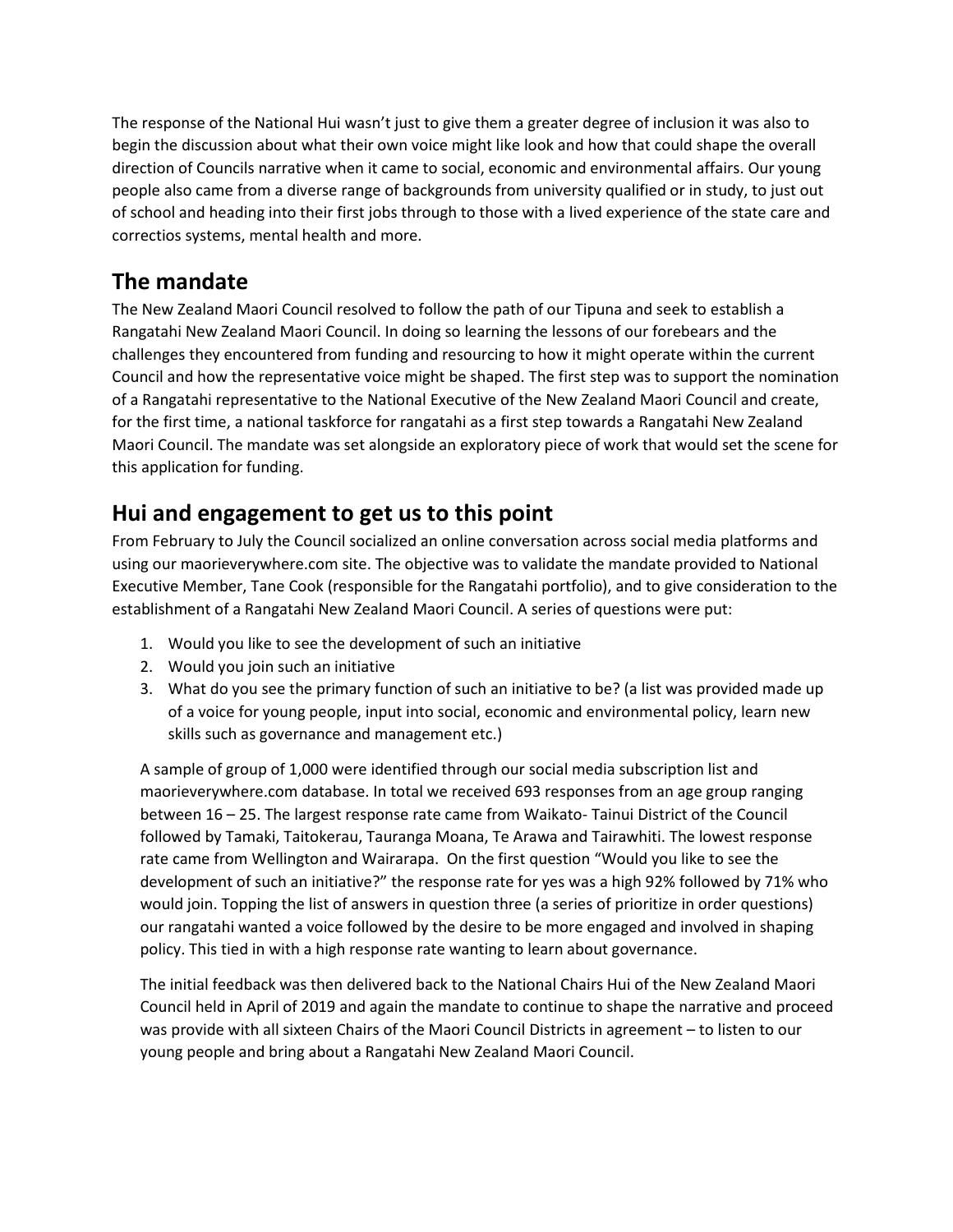#### <span id="page-3-0"></span>**The shaping of the construct of what this might look like**

A piece of work then began to look at how such a Council could be shaped. Firstly, the Principles were established:

- 1. The Rangatahi New Zealand Maori Council would act within the current framework of the New Zealand Maori Council
- 2. That the structure would first operate as a national initiative as a similar structure to the current Districts of the New Zealand Maori Council were put in place
- 3. That this would focus inclusion of our young people across each of the sixteen Districts and into the Maori Committee Structure
- 4. That seats would be made available on each of the National Taskforces of the New Zealand Maori Council ranging from justice, law and corrections, education and training, employment and access to industry, environment and climate change.
- 5. That the National Taskforce already established for Rangatahi would be the starting point and would be charged with shaping the new Rangatahi New Zealand Maori Council, developing hui around engagement and a workplan
- 6. That support would be provided through funding applications and secretariat / administrative support
- 7. That the New Zealand Maori Council would move to include our Rangatahi as observers to the National Executive hui, attend National Hui and be provided with opportunities to be engaged in conversations at the table as policy as shaped more generally
- 8. That within the first twelve months of operation the Rangatahi voice would be specifically included into national social, economic and environmental policies of Council – and this would then be moved to an advocacy position / or those policy statements that Rangatahi develop and are specific to that population group could be adopted by Council for advocacy
- 9. Importantly each of the young people involved would have opportunities to learn about governance and the structures of Maori representative organisations in a one-day workshop and, following that, they also have the opportunity to be mentored by a District Chair or a national executive member.

No changes or amendments to the Maori Community Development Act are required to bring this initiative into being and these principles have been developed within a smaller group of Rangatahi who felt that at every stage while inclusion was important there was also an opportunity to learn – and be mentored by some of the leading figures in the world of Maori Affairs.

#### <span id="page-3-1"></span>**This background paper falls within the bounds of the Maori Community Development Act 1962:**

Section 18, Māori Community Development Act 1962 describes the general function of the New Zealand Māori Council as:

18 General functions of the New Zealand Maori Council

(1) The general functions of the New Zealand Maori Council, in respect of all Maoris, shall be—